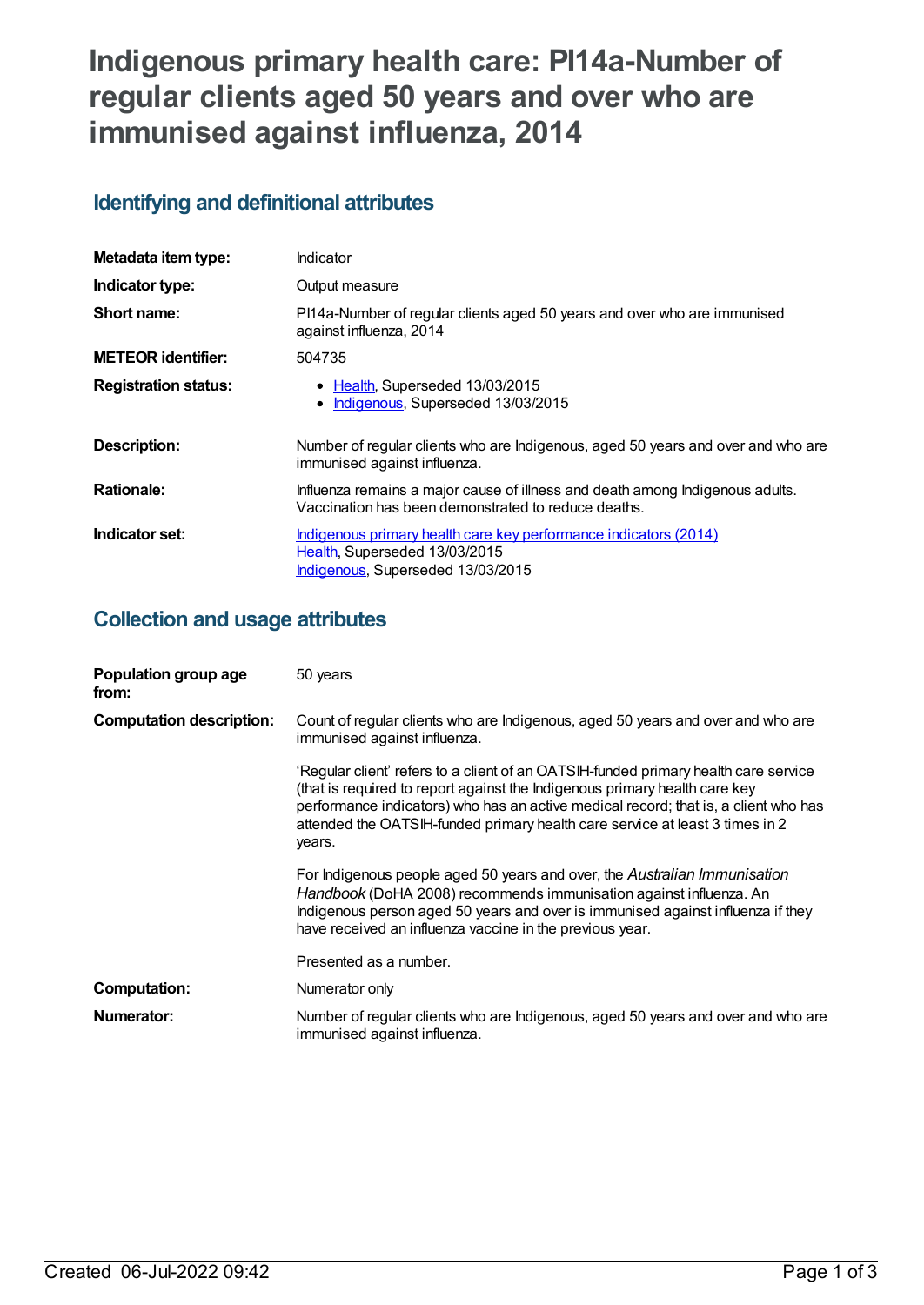[Person—Indigenous](https://meteor.aihw.gov.au/content/291036) status, code N

**Data Source**

[Indigenous](https://meteor.aihw.gov.au/content/430643) primary health care data collection

**NMDS / DSS**

[Indigenous](https://meteor.aihw.gov.au/content/504325) primary health care DSS 2014-15

**Data Element / Data Set**

Person-age, total years N[NN]

**Data Source**

[Indigenous](https://meteor.aihw.gov.au/content/430643) primary health care data collection

**NMDS / DSS**

[Indigenous](https://meteor.aihw.gov.au/content/504325) primary health care DSS 2014-15

### **Data Element / Data Set**

[Person—regular](https://meteor.aihw.gov.au/content/436639) client indicator, yes/no code N

**Data Source**

[Indigenous](https://meteor.aihw.gov.au/content/430643) primary health care data collection

**NMDS / DSS**

[Indigenous](https://meteor.aihw.gov.au/content/504325) primary health care DSS 2014-15

#### **Data Element / Data Set**

[Person—influenza](https://meteor.aihw.gov.au/content/457688) immunisation indicator, yes/no code N

**Data Source**

[Indigenous](https://meteor.aihw.gov.au/content/430643) primary health care data collection

**NMDS / DSS**

[Indigenous](https://meteor.aihw.gov.au/content/504325) primary health care DSS 2014-15

#### **Guide for use**

An Indigenous person aged 50 years and over is immunised against influenza if they have received an influenza vaccine in the previous year.

### **Disaggregation:** 1. Sex:

a) Male b) Female

**Disaggregation data elements:**

**Data Element / Data Set**

[Person—sex,](https://meteor.aihw.gov.au/content/287316) code N

**Data Source**

[Indigenous](https://meteor.aihw.gov.au/content/430643) primary health care data collection

**NMDS / DSS**

[Indigenous](https://meteor.aihw.gov.au/content/504325) primary health care DSS 2014-15